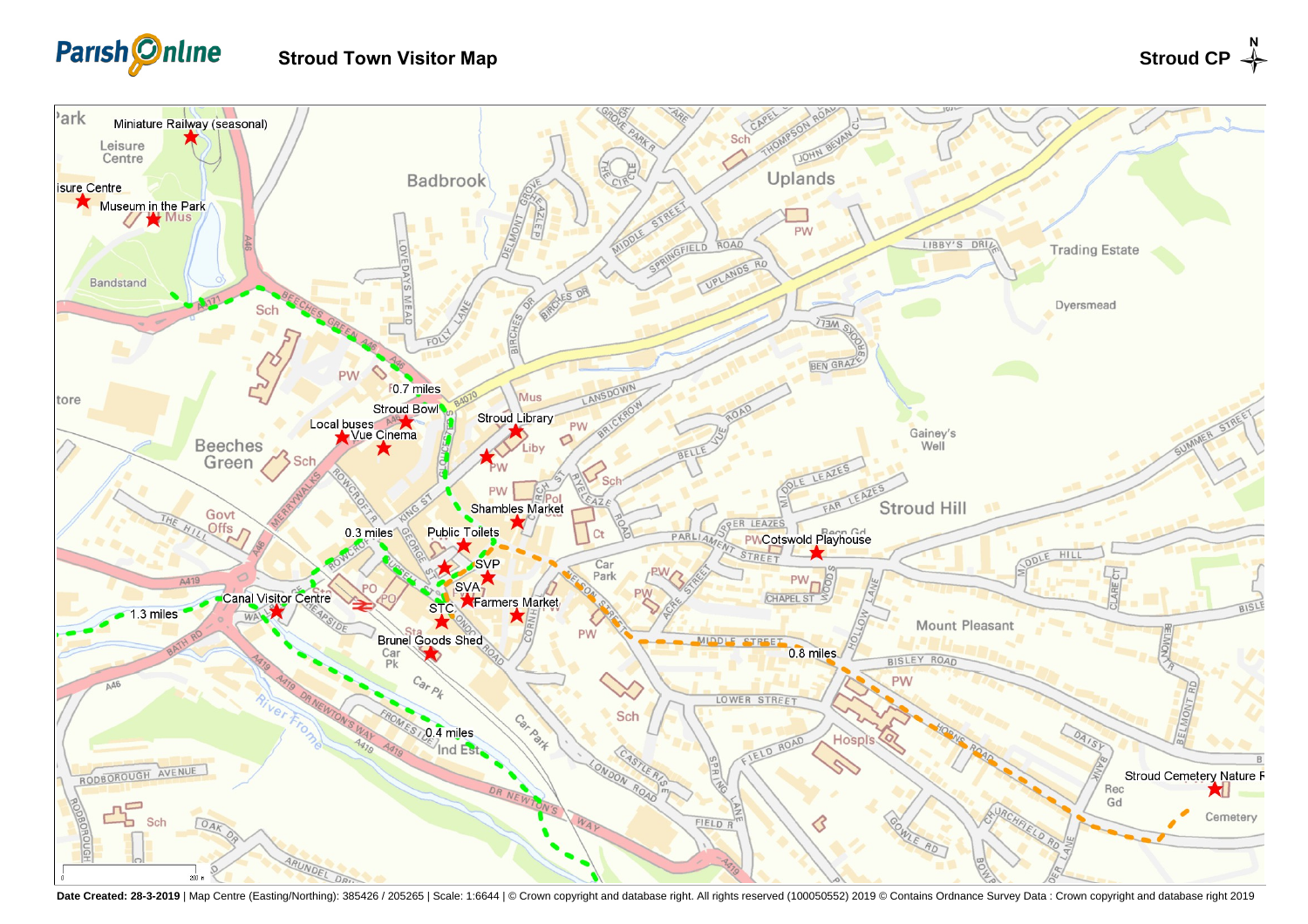| <b>Name</b>                 | <b>Address</b>                            | Information                                                                           | <b>Contact Information</b>           | <b>Website Address</b>                    |
|-----------------------------|-------------------------------------------|---------------------------------------------------------------------------------------|--------------------------------------|-------------------------------------------|
| Farmers' Market             | <b>Cornhill Market Place</b>              | Multi award-winning farmers' market, well known as one of                             | Telephone: 01453 758060              | www.fresh-n-local.co.uk/trader/stroud/    |
|                             |                                           | and Surrounding Streets the biggest, busiest and most popular farmers' market in the  | email: markets@fresh-n-local.co.uk   |                                           |
|                             | GL5 2HH                                   | UK. Saturdays 9am-2pm.                                                                |                                      |                                           |
| Shambles Market             | The Shambles High                         | Open air and indoor market. Fascinating and eclectic range of Telephone: 01453 755788 |                                      | www.shamblesmarketstroud.co.uk/           |
|                             | Street GL5 1AP                            | stalls. Friday and Saturday 8am-4pm.                                                  | email: info@randrbooks.co.uk         |                                           |
| <b>Stratford Park</b>       | <b>Stratford Park GL5 4AF</b>             | Beautiful park, arboretum and lake. Walks and views.                                  | n/a                                  | n/a                                       |
|                             |                                           | Children's play areas. Museum and leisure centre. Miniature                           |                                      |                                           |
|                             |                                           | railway (seasonal).                                                                   |                                      |                                           |
|                             | Museum in the Park Stratford Park GL5 4AF | Museum, art gallery, walled garden based in and around                                | Telephone: 01453 763394              | www.museuminthepark.org.uk/               |
|                             |                                           | 17th century wool merchant's house. Refreshments                                      |                                      |                                           |
|                             |                                           | available. Tues to Fri 10am-4.30pm Sat and Sun and Bank                               |                                      |                                           |
|                             |                                           | Holidays 11am-4.30pm.                                                                 |                                      |                                           |
| <b>Stratford Park</b>       | <b>Stratford Park GL5 4AF</b>             | Gym, indoor pool, exercise classes, tennis and squash courts.                         | Telephone: 01453 376 6771            | www.everyoneactive.com/centre/stratfor    |
| Leisure Centre              |                                           | Outdoor pool (May to August). Café.                                                   |                                      | d-park-leisure-centre/                    |
| Stroud Bookshop             | 23 High Street GL5 1AJ                    | Locally owned bookshop selling a range of books, walking                              | Telephone: 01453 756646              |                                           |
|                             |                                           | guides and Ordnance Survey maps. Laurie Lee Wildlife Walk                             |                                      |                                           |
|                             |                                           | route maps on sale here.                                                              |                                      |                                           |
| Cotswold Playhouse          | Parliament Street GL5                     | Stroud's own Performing Arts theatre.                                                 | Telephone: 0333 666 3366             | www.cotswoldplayhouse.co.uk/              |
|                             | 1LW                                       |                                                                                       |                                      |                                           |
| Cotswold Canals             | Bell House, Wallbridge                    | Open 10am to 1pm Monday to Saturday.                                                  | Telephone: 01453 752568              | www.cotswoldcanals.com/wallbridge-        |
| <b>Trust Visitor Centre</b> | <b>GL5 3JS</b>                            |                                                                                       |                                      | visitor-centre/                           |
|                             |                                           |                                                                                       |                                      |                                           |
| <b>Subscription Rooms</b>   | George Street GL5 1AE                     | A unique venue hosting music, dance, theatre, visual arts,                            | Telephone: 01453 796880              | www.thesubrooms.co.uk/                    |
|                             |                                           | spoken word, exhibitions and workshops. Café.                                         | hello@thesubrooms.co.uk              |                                           |
| Vue Cinema                  | Merrywalks GL5 1RY                        | Six-screen cinema showing the latest movies                                           | n/a                                  | www.myvue.com/cinema/stroud               |
| <b>Stroud Library</b>       | Lansdown GL5 1BB                          | PCs with internet access and free public WiFi. Open daily                             | Telephone: 01453 751651              | www.gloucestershire.gov.uk/libraries/find |
|                             |                                           | except Sunday - early closing Thurs 2pm.                                              | email:                               | a-library/stroud-library/                 |
|                             |                                           |                                                                                       | stroudlibrary@gloucestershire.gov.uk |                                           |
| Lansdown Hall and           | Lansdown GL5 1BB                          | Grade 2 listed building built in the 1880s as a Temperance                            | Telephone: 01453 767576              | www.lansdownhall.org/                     |
| Gallery                     |                                           | Hall - exhibitions, performances, workshops, film screenings                          |                                      |                                           |
|                             |                                           | and gallery.                                                                          |                                      |                                           |
| <b>Stroud Old</b>           | Between Bisley Road                       | Local Nature Reserve and historic burial ground. Victorian                            | <b>Stroud Town Council</b>           | www.stroudtown.gov.uk/old-cemetery-       |
| Cemetery Local              | and Horns Road Stroud                     | Chapel of Rest.                                                                       | Telephone: 01453 762817              | and-local-nature-re.html                  |
| Nature Reserve              | GL5 1EE                                   |                                                                                       | email: council@stroudtown.gov.uk     |                                           |
| Public Toilets              | <b>Bedford Street</b>                     | Stroud District Council service. Disabled facilities 24hr with                        |                                      | www.stroud.gov.uk/                        |
|                             |                                           | RADAR key.                                                                            |                                      |                                           |
| Brunel Goods Shed           | <b>Station Yard GL5 3AP</b>               | A Brunel designed industrial heritage building. Stroud Valley                         | n/a                                  | www.sva.org.uk/visit                      |
|                             |                                           | Arts Space venue and gallery.                                                         |                                      |                                           |
| <b>Stroud Valley</b>        | 4 John Street GL5 2HA                     | Exhibitions and café.                                                                 | Telephone: 01453 751440              | www.sva.org.uk/                           |
| Artspace                    |                                           |                                                                                       |                                      |                                           |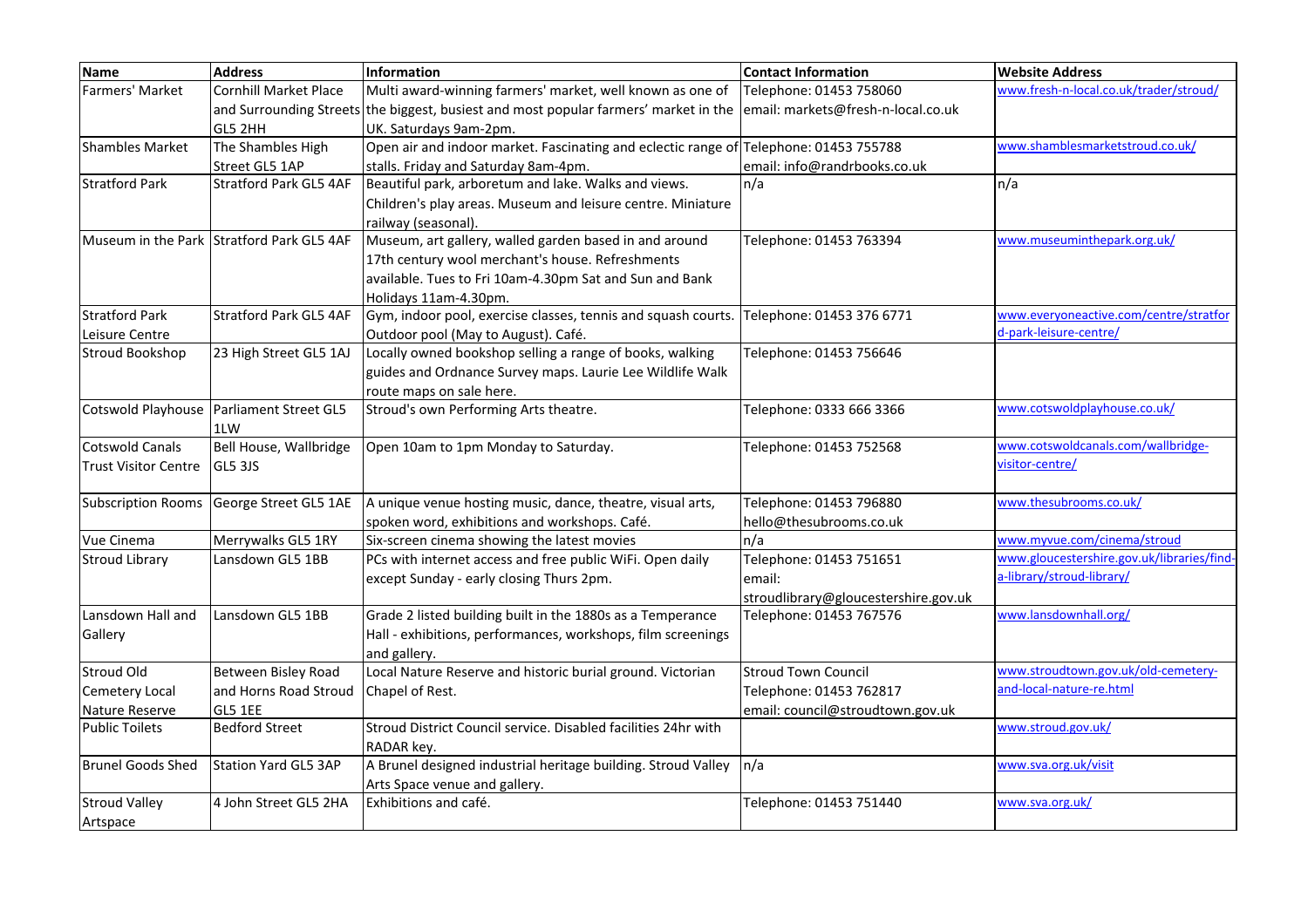| <b>Name</b>                             | <b>Address</b>               | <b>Information</b>                                     | <b>Contact Information</b> | <b>Website Address</b>        |
|-----------------------------------------|------------------------------|--------------------------------------------------------|----------------------------|-------------------------------|
| <b>Stroud Valleys</b>                   | 8 Threadneedle Street        | Eco shop, maps for local walks.                        | Telephone: 01453 753358    | www.stroudvalleysproject.org/ |
| Project                                 | GL5 1AF                      |                                                        |                            |                               |
| lStroud Town Councill58 London Road GL5 |                              | Parish council for the residents of Stroud Town.       | Telephone: 01453 762817    | www.stroudtown.gov.uk/        |
|                                         | 2AD                          |                                                        |                            |                               |
| <b>Stroud Bowl</b>                      | <b>Five Valleys Shopping</b> | Ten pin bowling.                                       | Telephone: 01453 762200    | www.stroudbowl.co.uk/         |
|                                         | Centre GL5 1QA               |                                                        |                            |                               |
| <b>Bus Station</b>                      | Merrywalks                   | Buses to various destinations incluidng Gloucester and | Telephone: 01453 423160    | n/a                           |
|                                         |                              | Cheltenham. Bus information from Stagecoach, The Old   |                            |                               |
|                                         |                              | Police Station.                                        |                            |                               |